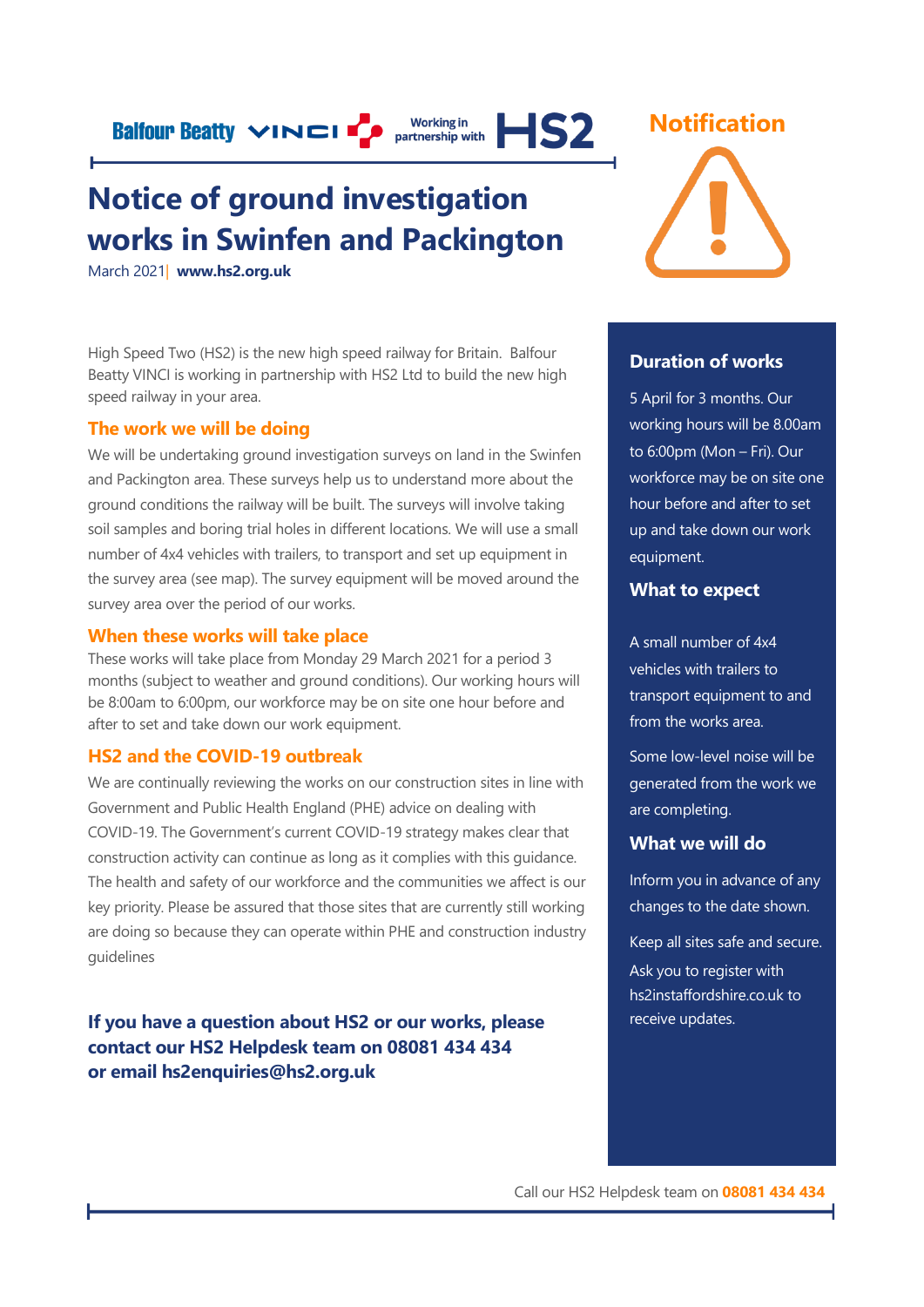## **Notice of ground investigation works in Swinfen and Packington**

**Notification**



**www.hs2.org.uk**

**Area of our works**

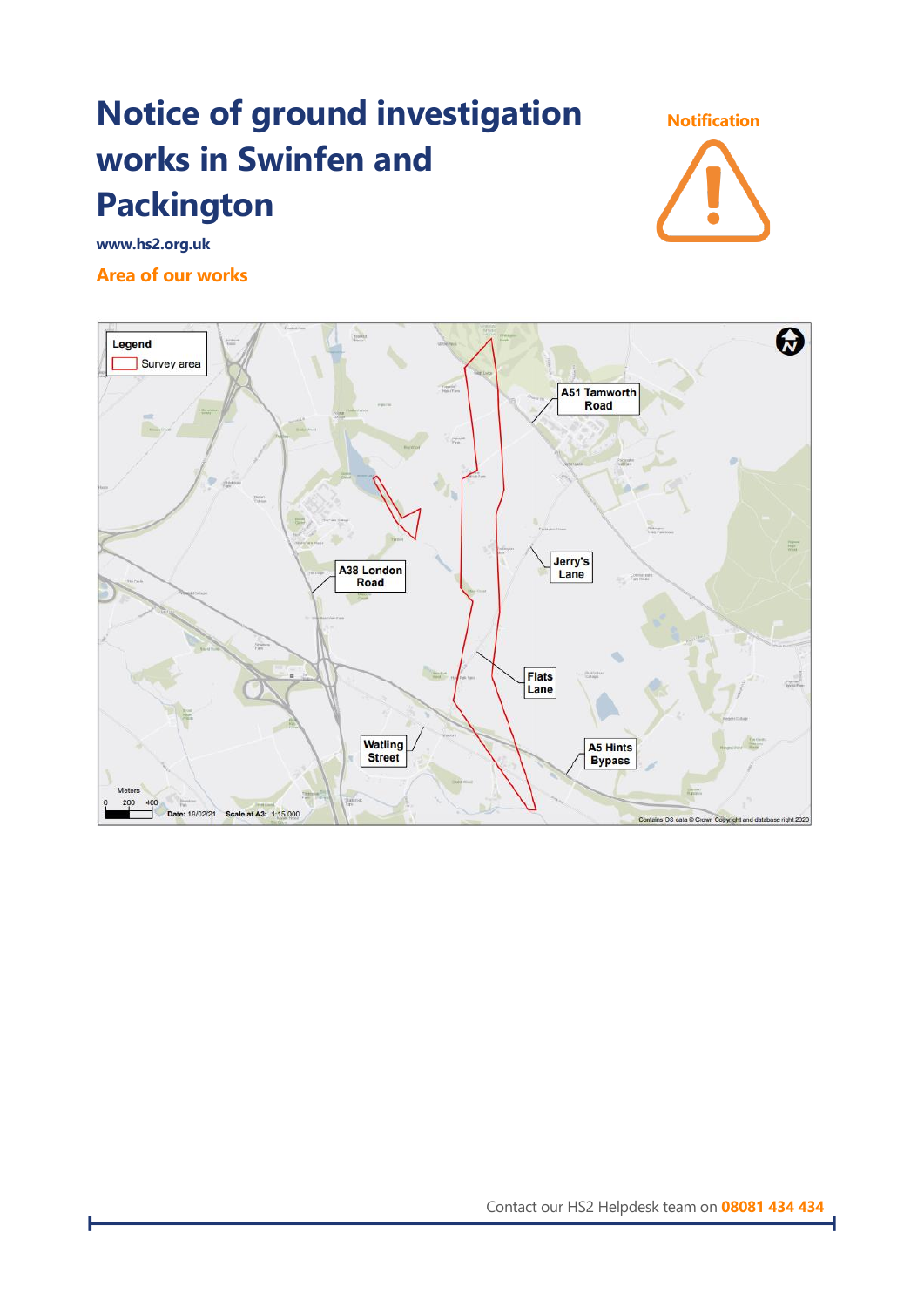# **What else is happening in your area?**

#### **www.hs2.org.uk**

#### **Contact HS2 Helpdesk team**

Our team is here to listen and respond to your enquiry, complaint, or feedback to help us be a good neighbour.

You can contact our Helpdesk team all day, every day of the year on:

Freephone: **08081 434 434**

Minicom: **08081 456 472**

Email: **[hs2enquiries@hs2.org.uk](mailto:hs2enquiries@hs2.org.uk)**

#### **Keep up to date with your local community website**

To find out more about what's happening in your area and receive regular email updates, you can sign up to our local community websites at[: www.hs2inyourarea.co.uk.](http://www.hs2inyourarea.co.uk/)

#### **About our Community and Business Funds**

We are offering two funds that are available to local communities and businesses between the West Midlands and London, to help with the disruption caused by our construction work. These are the Community and Environment Fund (CEF) and the Business and Local Economy Fund (BLEF).

The CEF is designed to give communities the opportunity to share in the benefits of HS2. It is an allocated fund that communities are able to apply for, to help to support local projects that aim to improve their local area.

The BLEF is designed to support local economies that may be disrupted by the construction of HS2. BLEF grants are for local business support organisations and local authorities to help maintain business activity in local communities.

For more information about each of these funds, including how to apply, please visit:<https://www.groundwork.org.uk/hs2funds>